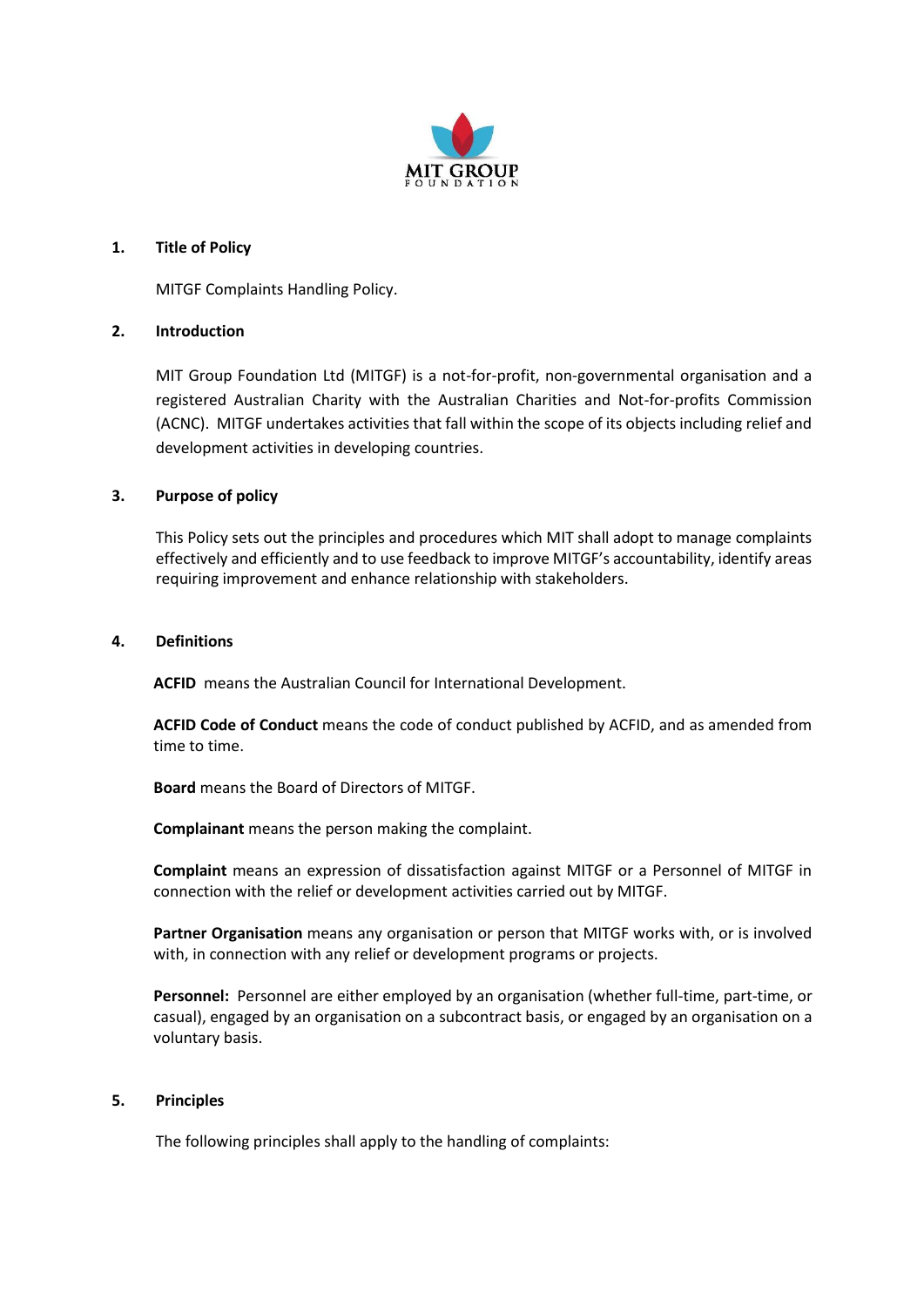- Accessibility: Complaints handling process should be easily accessible to all complainants. There is readily available information about the process of making and resolving a complaint.
- Natural Justice: All parties to a complaint shall have the right to be heard.
- Responsiveness: Complaints will be responded to in a timely manner and handled in a fair and objective manner.
- Confidentiality: The confidentiality of complaints shall be safeguarded as far as reasonably practicable.
- Relevance: Relevant matters shall be considered and irrelevant matters shall not be taken into account.
- Objectivity: The decision maker shall not be biased or appear to be biased and if any issues of conflict of interests are identified appropriate steps are to be taken to ensure objectivity.
- Continuous Improvement: Use of feedback and complaints as a means of improving MITGF's operation.

# **6. Scope of the Policy**

This Policy applies to any complaint in connection with any relief or development activities undertaken by MITGF. A complaint may cover:

- the action or services provided by MITGF;
- the behaviour of MITGF's personnel;
- the action of Partner organisation; or
- the behaviour of a partner organisation's personnel; or
- anyone else acting on MITGF's behalf

which relates to the relief or development activities undertaken by MITGF.

## **7. Awareness and Accessibility of the Policy**

- (a) MITGF shall use its best endeavours to make stakeholders aware of its complaints handling policy and to make the complaints handling process easily accessible.
- (b) The complaints handling policy shall be made available through the MITGF website.
- (c) MITGF shall distribute a copy of the complaints handling policy to all its personnel.
- (d) MITGF shall provide partner organisations with a copy of the complaints handling policy.
- (e) MITGF shall require partner organisation to assist with publicising and implementing the complaints handling policy in the country where MITGF undertakes a relief or development project, so that local stakeholders are aware of, and have access to the complaints handling policy. This shall include providing information on the complaints handling process in a clear manner and in appropriate forms and media, which is culturally sensitive, and takes into consideration the needs of vulnerable, minority and disadvantage stakeholders. For example, where appropriate, translating in local languages, the use of pictorial means of communication, and child-friendly procedures where children are stakeholders.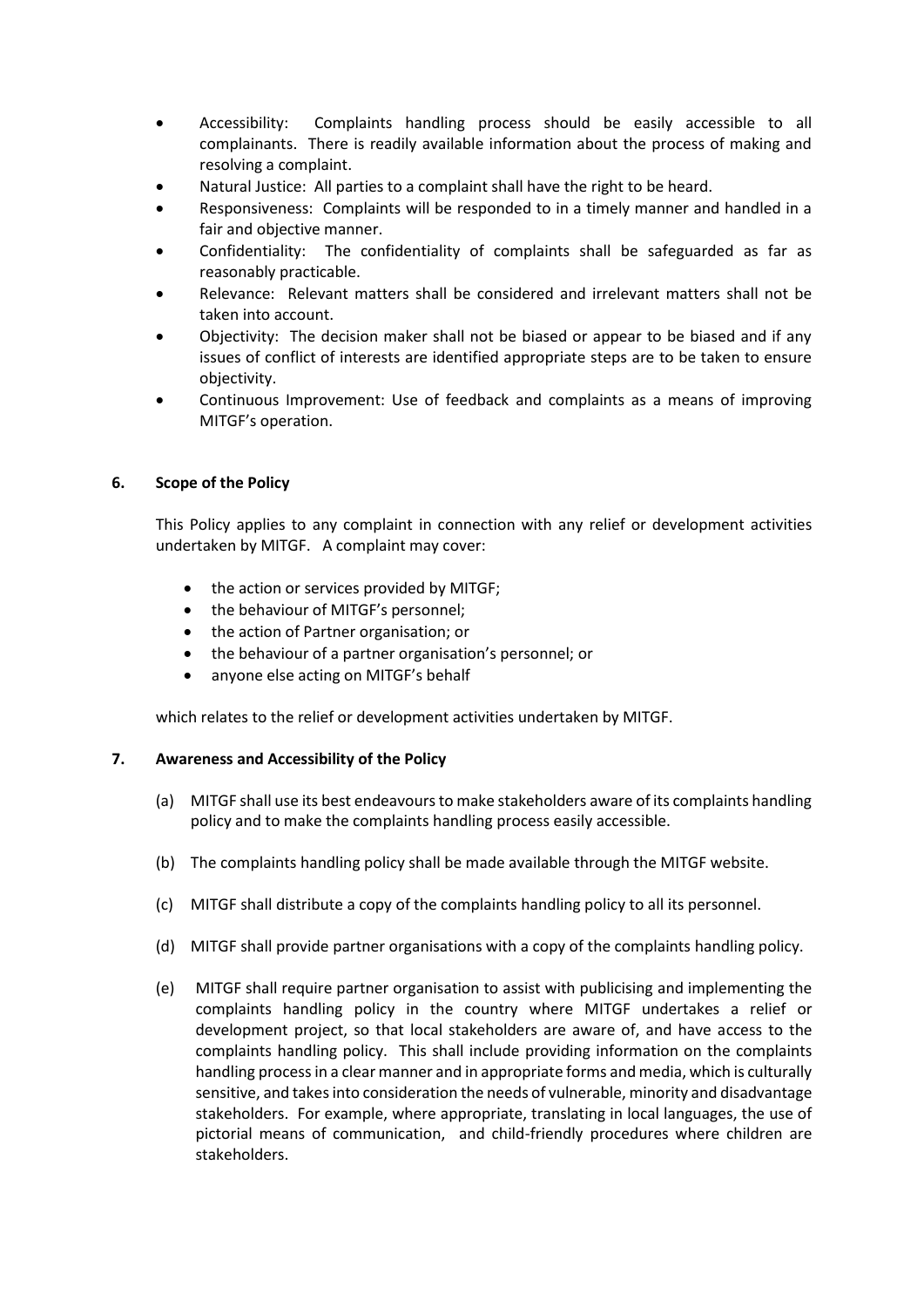(f) MITGF shall monitor how effectively it is publicising its complaints handling policy and will make improvements as appropriate.

## **8. Education and training**

MITGF shall communicate its complaints handling policy to all its personnel through its induction and training programs.

Staff directly involved in handling complaints are fully trained in all aspects of this policy and its implementation.

Training will also be provided to MITGF staff following any significant update or change to this policy.

### **9. Procedures and processes**

MITGF shall adopt the following processes and procedures to handle a complaint.

#### **How Complaints may be made?**

(1) A complaint should be made in writing to MITGF at:

Post: Level 6, 284-294 La Trobe Street, Melbourne 3000 Email: shesh.ghale@mit.edu.au

A complaint may also be made by phone:

Tel: +61 3 8600 6762

- (2) A complaint can be made directly to MITGF and in country beneficiaries may also make a complaint via a partner organisation.
- (3) A complaint must include sufficient details to enable MITGF to understand the substance of the complaint. The complainant should also include the outcome or remedy which they wish to see resulting from the complaint.
- (4) MITGF reserves the right to decline a complaint which is deemed to be vexatious or frivolous, not made in good faith, misconceived or lacking substance or is outside the jurisdiction of MITGF.
- (5) MITGF will be mindful of the needs of the vulnerable, children and marginalised people who make a complaint, as such complainants may require special assistance to articulate their complaint.
- (6) Where the complaint is regarding an alleged breach by MITGF of the ACFID Code of Conduct, the Complaint may complain directly to the Code of Conduct Committee of ACFID following the procedures set out by ACFID, details of which are outlined at: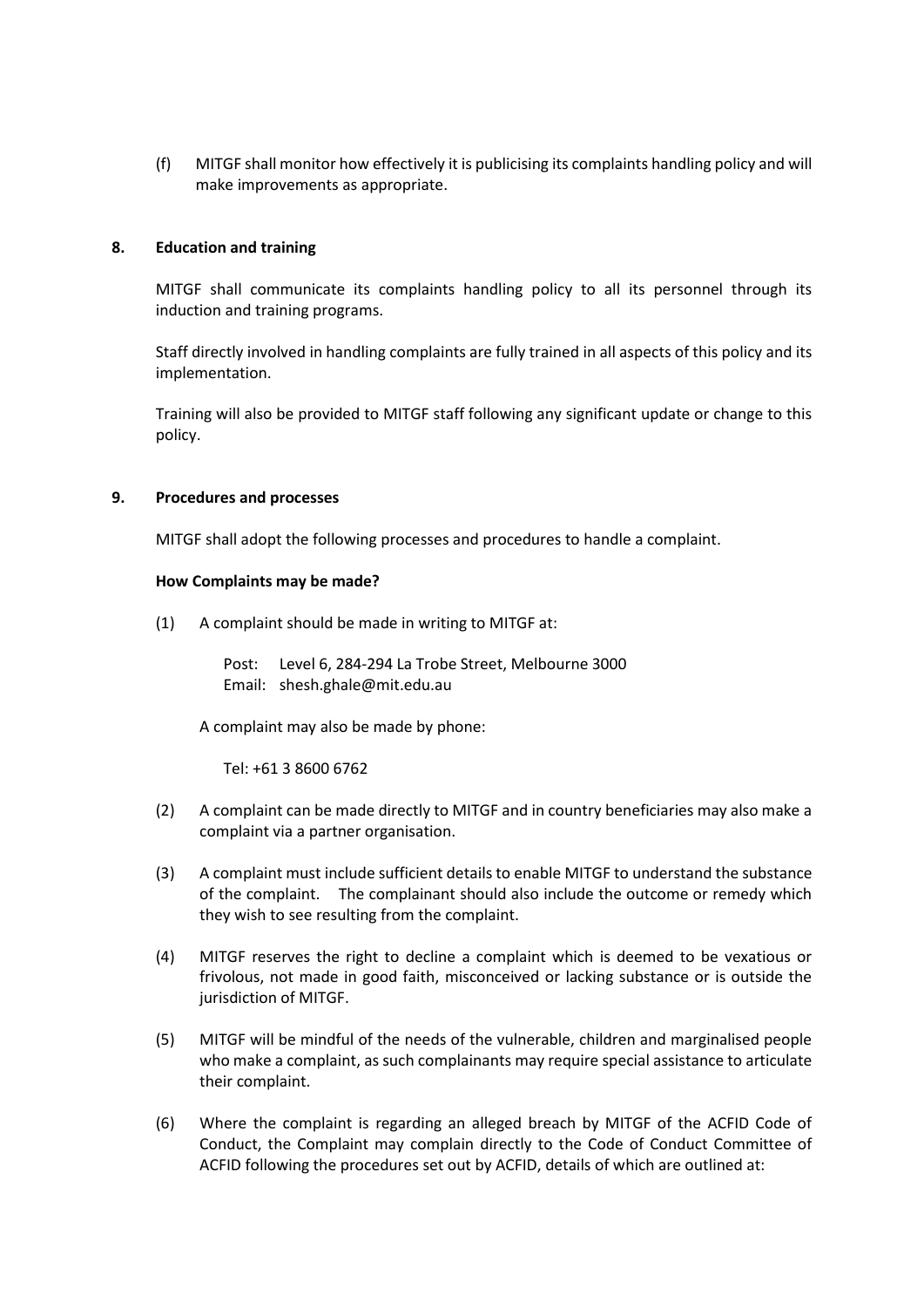## **Acknowledgement**

- (7) MITGF shall use its best endeavours to acknowledge a complaint within 10 working days of receipt of the complaint.
- (8) All complaints received shall be treated as confidential and complainants shall be treated with respect.

### **Initial assessment of complaint**

- (9) Complaints may take many forms. A complaint may be minor or serious. A complaint may be vexatious or frivolous or it may be outside the jurisdiction of MITGF.
- (10) MITGF shall make an initial assessment of the complaint to determine the type of complaint and whether to accept the complaint. This may include determining:
	- whether the complaint is vexatious or frivolous, not made in good faith or misconceived or lacking in substance;
	- if the complaint is outside MITGF's jurisdiction;
	- whether further enquiries need to be made before accepting the complaint;
	- whether the matter should be referred to an appropriate authority (for example, if the complaint involves a criminal offence it may need to be referred to the police); or
	- whether the complaint should be investigated.
- (11) If MITGF declines accepting a complaint, MITGF will provide feedback to the complainant on the reasons why.

## **Responding to and closing a complaint**

- (12) Where a complaint is accepted by MITGF, MITGF shall use all reasonable effort to investigate the complaint. The level of investigation and the manner of determining the complaint will depend on the particular complaint having regards to the following criteria:
	- Severity
	- Health and safety implications;
	- Financial implications for the complainant or MITGF
	- Complexity;
	- Impact on the individual, public and MITGF;
	- Potential to escalate;
	- Systematic implications; and
	- The need for, and the possibility of immediate action.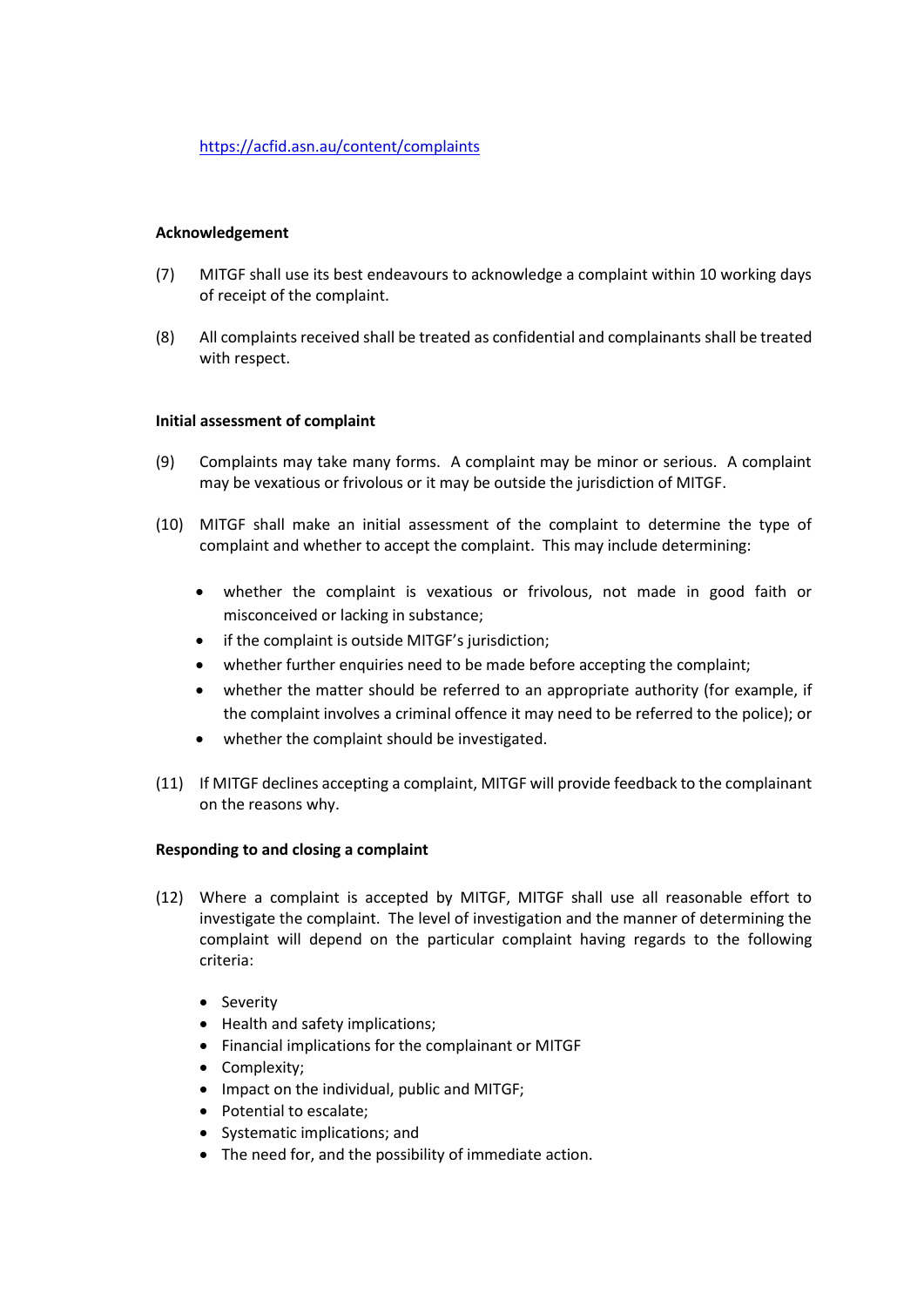- (13) Complaints may be determined by the President of MITGF or by a personnel delegated by the President to handle and determine complaints. Decisions on serious complaints may be referred to the Board for determination. As a general principle, any personnel implicated in the complaint shall not be involved in the handling of the complaint.
- (14) MITGF shall use its best endeavours to resolve a complaint within 30 working days. If this time frame cannot be meet (for example, the matter is more complex, requiring further investigation) MITGF shall inform the complainant accordingly and keep them informed of the progress of their complaint.
- (15) Following an investigation of the complaint, the President, or a personnel delegated by the President or the Board (as the case may be) shall make a decision on the complaint, including, if required, any proposed remedial action.
- (16) MITGF will notify our decision to the complainant as soon as is practical. The notification shall be in writing and sent to the complainant by either email or post. Where appropriate, MITGF will communicate the decision verbally.
- (17) If deemed appropriate, MIT will follow up with the complainant if there is any unresolved concerns.
- (18) In all cases, MITGF shall advise the complainant that if they are not satisfied with the decision, they may refer their complaint to the Code of Conduct Committee of ACFID

### **Learning from complaints**

- (19) MITGF will consider the outcomes of complaints and the implications, if any, for its activities, procedures and processes.
- (20) MITGF will take remedial action if required. MITGF is committed to improving its operations and is prepared to change the way in which it operates, or to undertake further training of personnel. Where appropriate, MITGF will counsel or discipline personnel and consult and take advice from ACFID or other relevant regulatory authorities.

#### **Record-keeping, reporting and continuous improvement**

- (21) MITGF shall maintain a record of all complaints, which shall include the following information:
	- Date of receipt of complaint;
	- Description of the complaint;
	- The requested remedy;
	- The decision on the complaint
	- The outcome of the complaint including any remedial action taken
- (22) On a regular basis, complaints and the outcomes of complaints shall be reported to the Board of Directors at board meetings. An analysis of the complaints will be included in the complaints report, identifying in particular, any key issues or trends arising from complaints. The reporting of complaints will enable the Board to identify any systemic